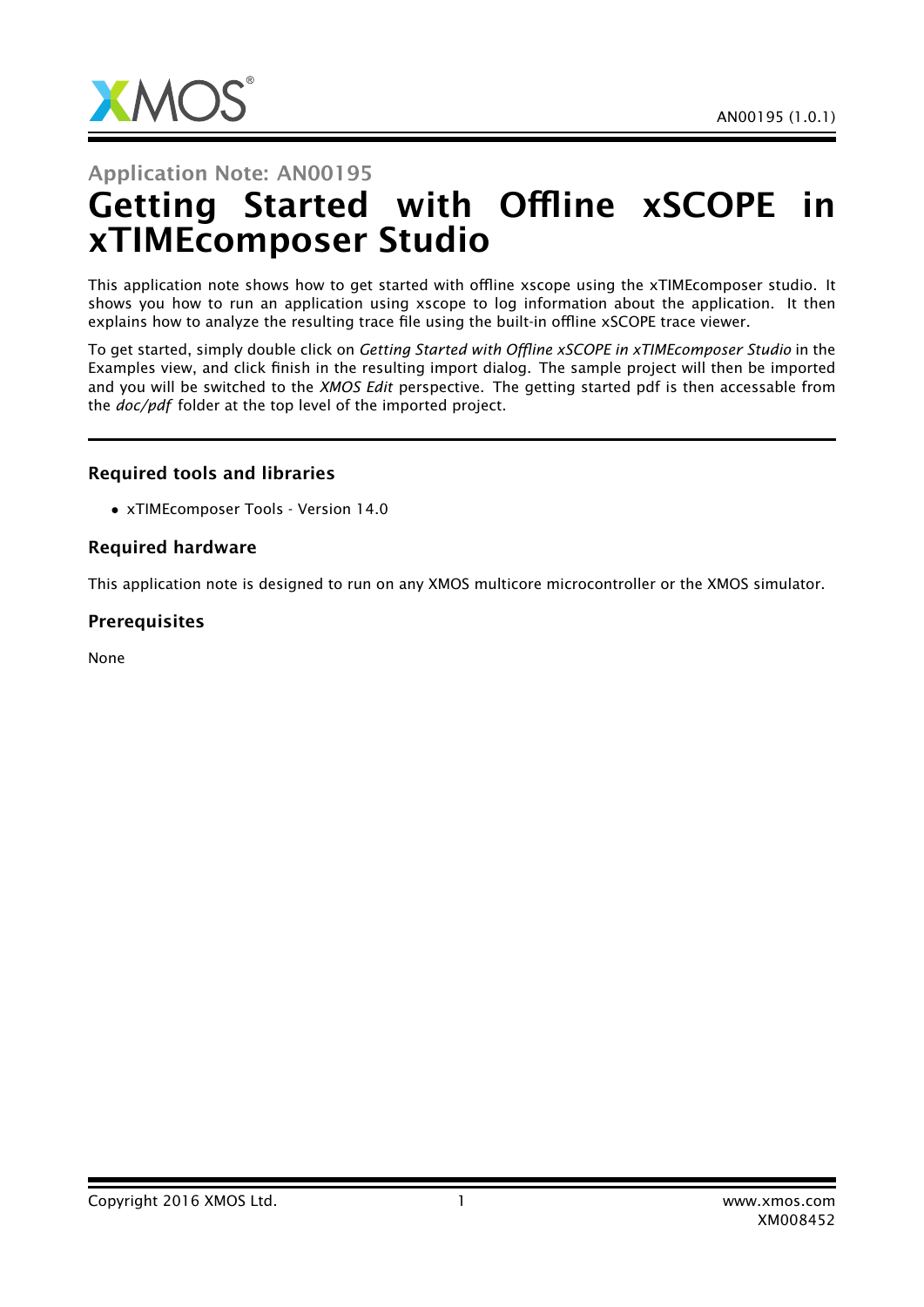

#### 1 Overview

#### 1.1 Introduction

Our comprehensive development tools suite provides everything you need to write, debug and test applications based on xCORE multicore microcontrollers. The full xTIMEcomposer tool set includes unique capabilities such as the xSCOPE logic analyzer and XMOS Timing Analyzer, that let you get the best performance from the deterministic xCORE architecture. With our collection of libraries and examples, it's easy to create and deliver xCORE applications.

xTIMEcomposer features:

- Eclipse graphical environment + plus command line tools
- LLVM C, C++ and xC compilers
- xDEBUG: GDB multicore debugger
- xSIM: Cycle accurate simulator
- xSCOPE: In-circuit instrumentation + real-time logic analyzer
- XTA: Static timing analysis
- Multiple platform support: Windows, OS X, Linux
- Enterprise/Community editions: Tools support for everyone

This application note shows how to get started with offline xscope using the xTIMEcomposer studio. It shows you how to run an application using xscope to log information about the application. It then explains how to analyze the resulting trace file using the built-in offline xSCOPE trace viewer.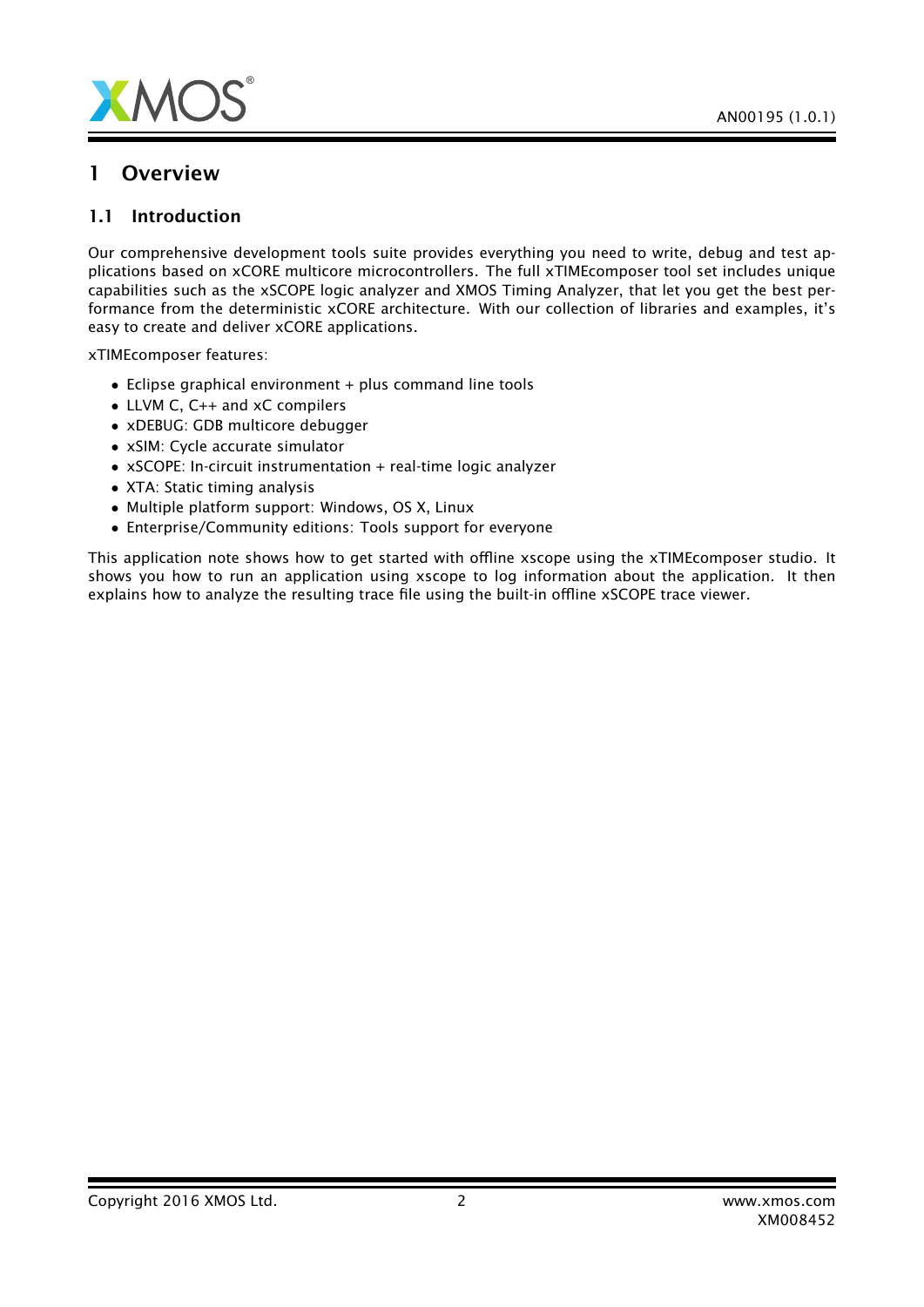

## 2 Getting Started

Ensure you are in the edit perspective by clicking on the *Edit* perspective button on the left hand side toolbar.

In the *Project Explorer* view you will see the *app\_getting\_started\_with\_offline\_xscope* project. Open *src/ main.xc* by double clicking.

This application runs a loop for 100 iterations. On each iteration, it uses xscope to record a value based on the current loop index. 2 probes, named *Value 1* and *Value 2* are configured. See the *config.xcsope* file at the root of the project for thier defintion. Note: The xSCOPE system is enabled via the *enabled* attribute on the *xSCOPEConfig* element.

#### 2.1 Build the application

To build the application, select 'Project -> Build Project' in the menu, or click the 'Build' button on the toolbar. The output from the compilation process will be visible on the console.

#### 2.2 Create and launch a run configuration

To create/view an offline xSCOPE trace you first need to create a run configuration. The xTIMEcomposer allows multiple configurations to exist, thus allowing you to store configurations for running on different targets/with different runtime options and arguments.

Right-click on the generated binary in the *Project Explorer* view, and select *Run As -> Run Configurations*. In the resulting dialog, double click on *xCORE Application*, then perform the following operations:

- On the *Main* tab select the desired target, or check the *simulator* option.
- On the *XScope* tab, check *Offline Mode*.

Now select the *Run* button to launch the application. On completion, the offline xSCOPE file *xscope.xmt* will be written at the top level of the project. The perspective will automatically switch to *Offline xSCOPE*, and the file will be loaded into the *Offline Scope* view. The 2 probes, *Value 1* and *Value 2* will be checked by default.

#### 2.3 Offline xSCOPE Navigation

The *Offline Scope* view contains 2 panes. The upper pane plots the probe values versus time. The lower pane show the times at which the values were sampled. Click the *Zoom Fit* button in the *Offline Scope* view toolbar to show the probe values for the entire duration of the run. As expected, you should be able to see *Value 2* rising at twice the rate of *Value 1*.

You can zoom into a desired portion of the trace by right clicking in the *Offline Scope* view, holding and dragging to define a region. Alternatively, zooming can be achieved via the toolbar buttons.

Left clicking in the *Offline Scope* view will relocate the red marker bar. The 3rd of the 4 boxes above shows the time at the marker bar location. The 2nd box shows the absolute time of the mouse position and the 4th box displays the time relative to the marker bar. The 1st box displays the probe value of the current mouse position.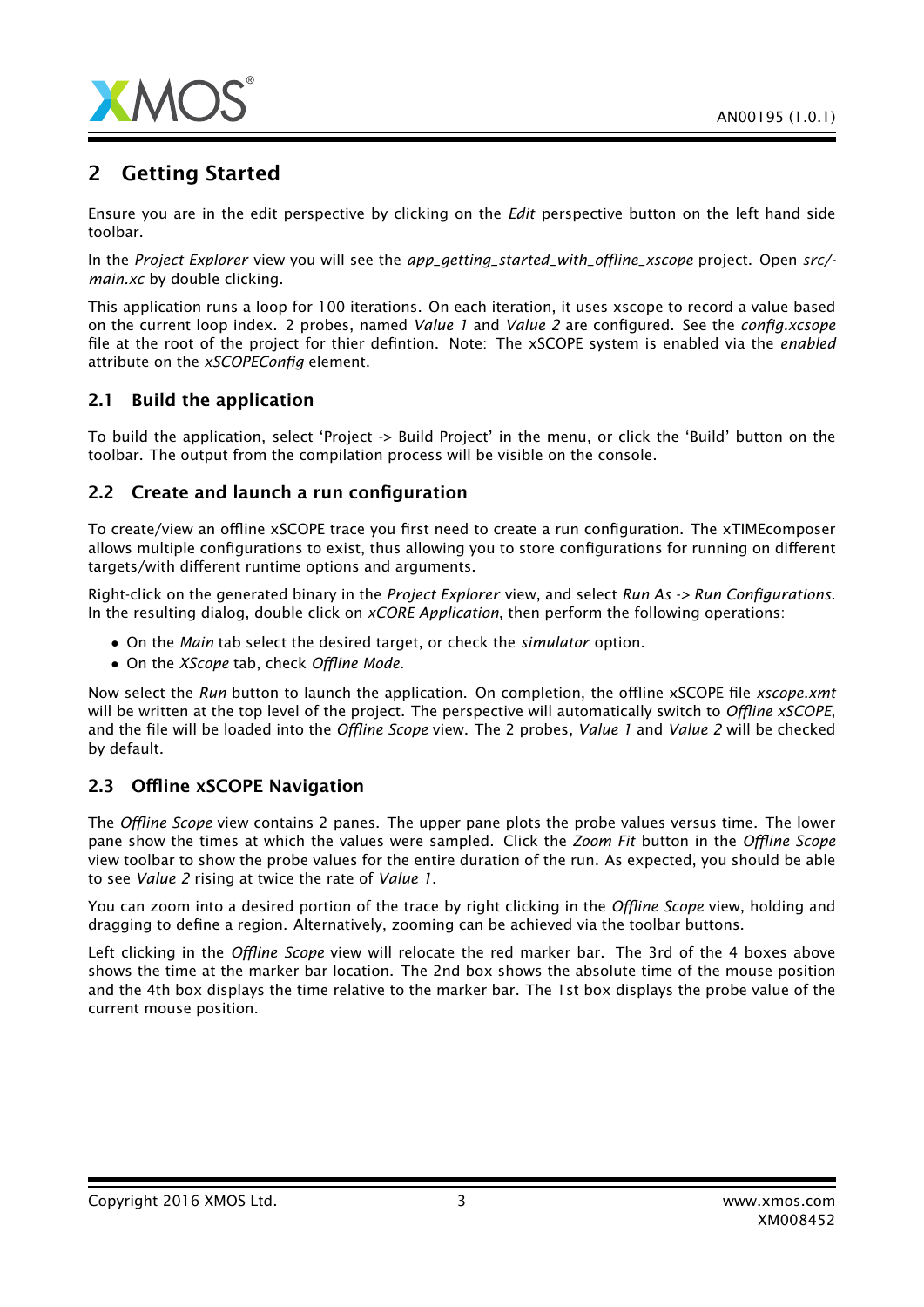

### 3 References

XMOS Tools User Guide <http://www.xmos.com/published/xtimecomposer-user-guide> XMOS xCORE Programming Guide <http://www.xmos.com/published/xmos-programming-guide>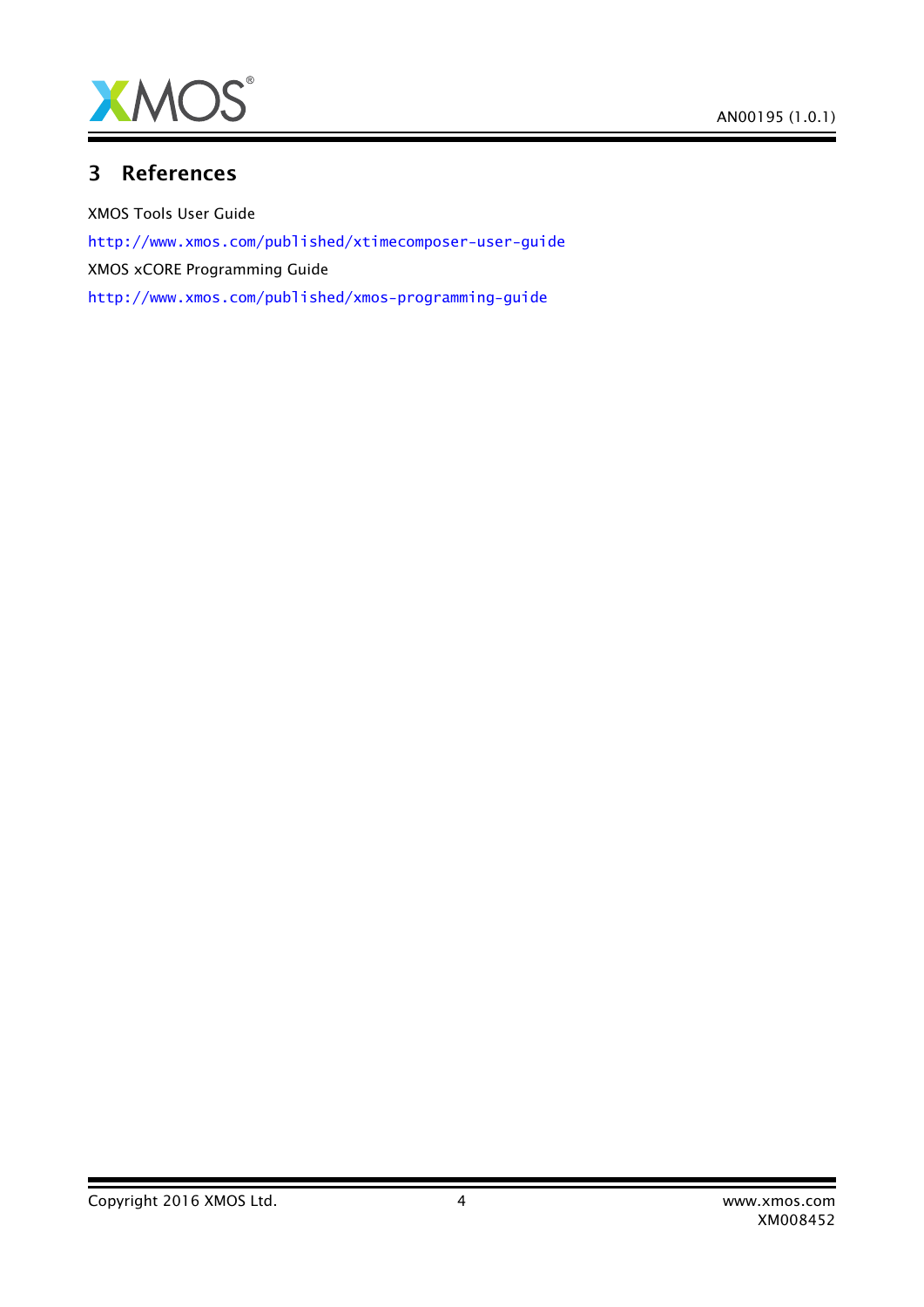

## 4 Full source code listing

#### 4.1 Source code for main.xc

```
// Copyright (c) 2016, XMOS Ltd, All rights reserved
#include <xscope.h>
int main() {
    for (unsigned int i = 0; i < 100; i++) {
        xscope_int(VALUE_1, i);
        xscope_int(VALUE_2, i*2);
    }
    return 0;
}
```